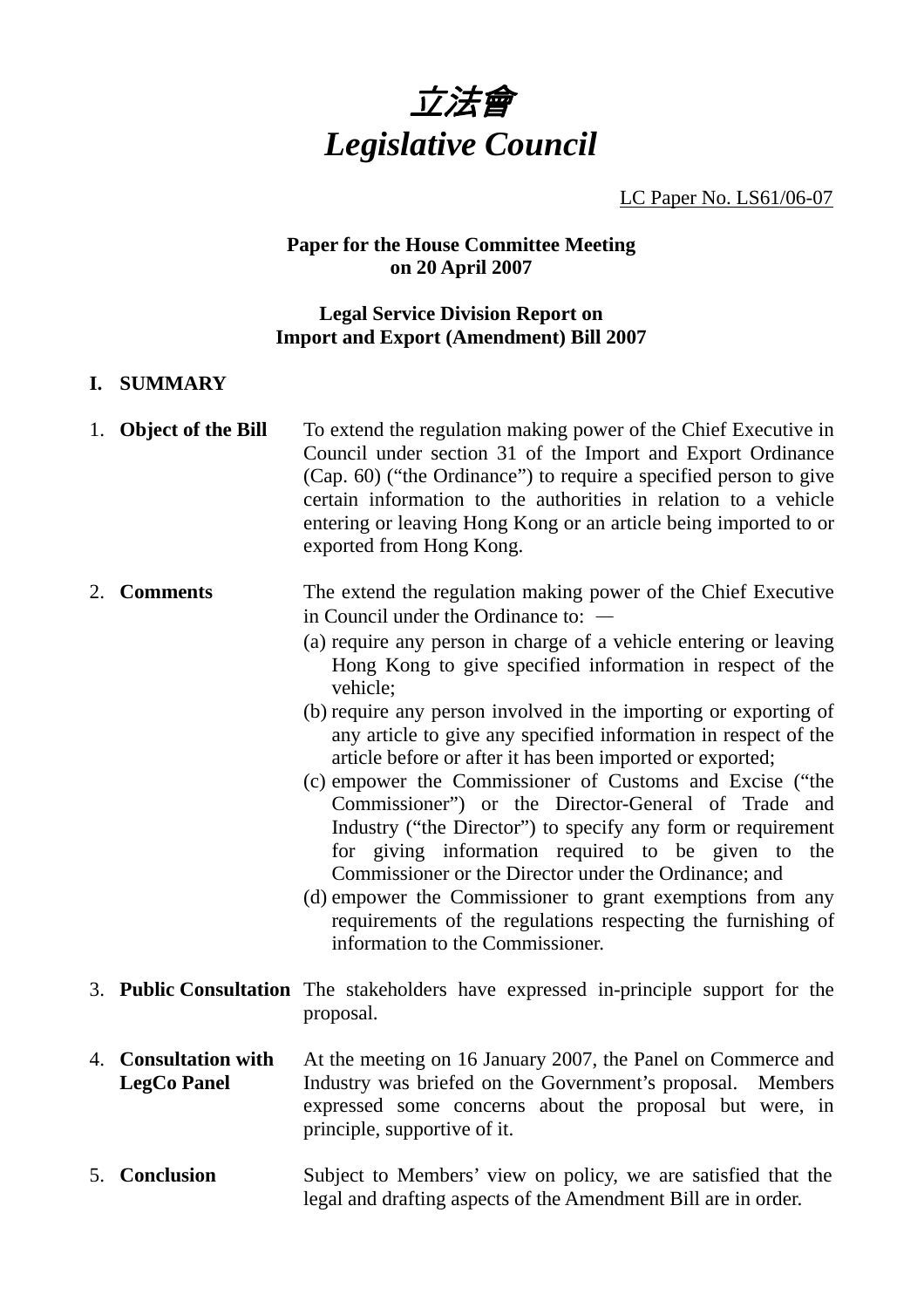# **II. REPORT**

### **Object of the Bill**

1. To extend the regulation making power of the Chief Executive in Council under section 31 of the Import and Export Ordinance (Cap. 60) ("the Ordinance") to require specified persons to give certain information to the authorities in relation to a vehicle entering or leaving Hong Kong or an article being imported to or exported from Hong Kong.

# **LegCo Brief Reference**

2. CIB CR/89/14/21/1 issued by the Commerce, Industry and Technology Bureau on 2 April 2007.

## **Date of First Reading**

3. 18 April 2007.

#### **Comments**

4. The Financial Secretary announced in the 2007-08 Budget (paragraph 29 of the Budget Speech) an initiative to implement an electronic advance cargo information ("e-ACI") system for customs clearance of cargoes.

5. The Amendment Bill extends the regulation making power of the Chief Executive in Council under section 31 of the Ordinance to:-

- (a) require any person in charge of a vehicle entering or leaving Hong Kong to give such information in respect of the vehicle as may be necessary for giving effect to the Ordinance;
- (b) require any person involved in the importing or exporting of any article (upon enquiry, the Administration clarifies that the persons include air cargo operators) to give any specified information in respect of the article before or after it has been imported or exported;
- (c) empower the Commissioner of Customs and Excise and any Deputy or Assistant Commissioner of Customs and Excise ("the Commissioner") or the Director-General of Trade and Industry and any Deputy or Assistant Director-General of Trade and Industry ("the Director") to specify any form or requirement for giving information required to be given to the Commissioner or the Director under the Ordinance; and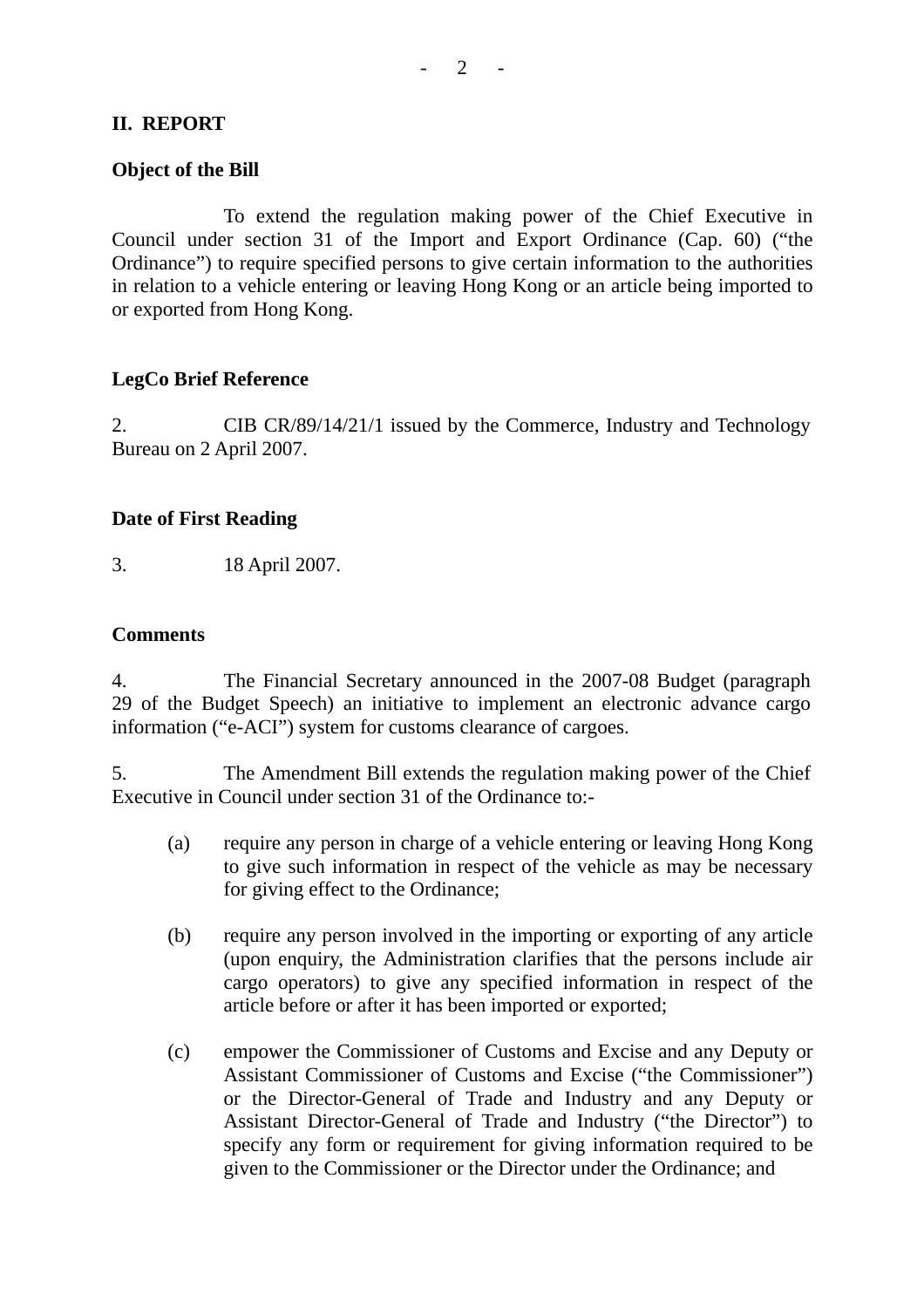(d) empower the Commissioner to grant exemptions from any requirements of the regulations respecting the furnishing of information to the **Commissioner** 

6. The Administration also attaches a draft Regulation to the LegCo Brief detailing the legal requirements of the e-ACI system for road cargoes.

## **Public Consultation**

7. According to the LegCo Brief, the Administration has consulted the industry stakeholders involved in the handling of cross-boundary road cargoes. Except for a group of practitioners in the logistics sector who have expressed concern about the adverse impact of the 30-minute lead time requirement on their just-in-time freight operations, the majority of the stakeholders have indicated in-principle support for the proposal.

8. Further according to the LegCo Brief, the Hong Kong Logistics Development Council also has expressed support for the proposal.

### **Consultation with LegCo Panel**

9. At the meeting on 16 January 2007, the Panel on Commerce and Industry was briefed on the Government's proposal to implement an electronic customs clearance system for road cargoes ("the electronic system"). Members were, in principle, supportive of the Government's proposal. Nevertheless, members have raised the following concerns: —

- (a) Noting that the proposed electronic system will be similar to the electronic customs clearance infrastructure of the Mainland Customs which has been in operation since 2003, and that the electronic system is to be rolled out in Hong Kong in 2009, the Panel is concerned as to whether modification has to be made to the electronic system soon after implementation in order to ensure its compatibility with the Mainland electronic clearance infrastructure. In reply, the Administration has advised that the design of data fields is among the key parameters to facilitate data sharing. Nevertheless, the Administration will ensure compatibility between the electronic system and other electronic customs clearance infrastructures.
- (b) Since all advanced economies and Hong Kong's major trading partners have already signed a letter of intent to implement the "Framework of Standards to Secure and Facilitate Global Trade" whereby the e-ACI for